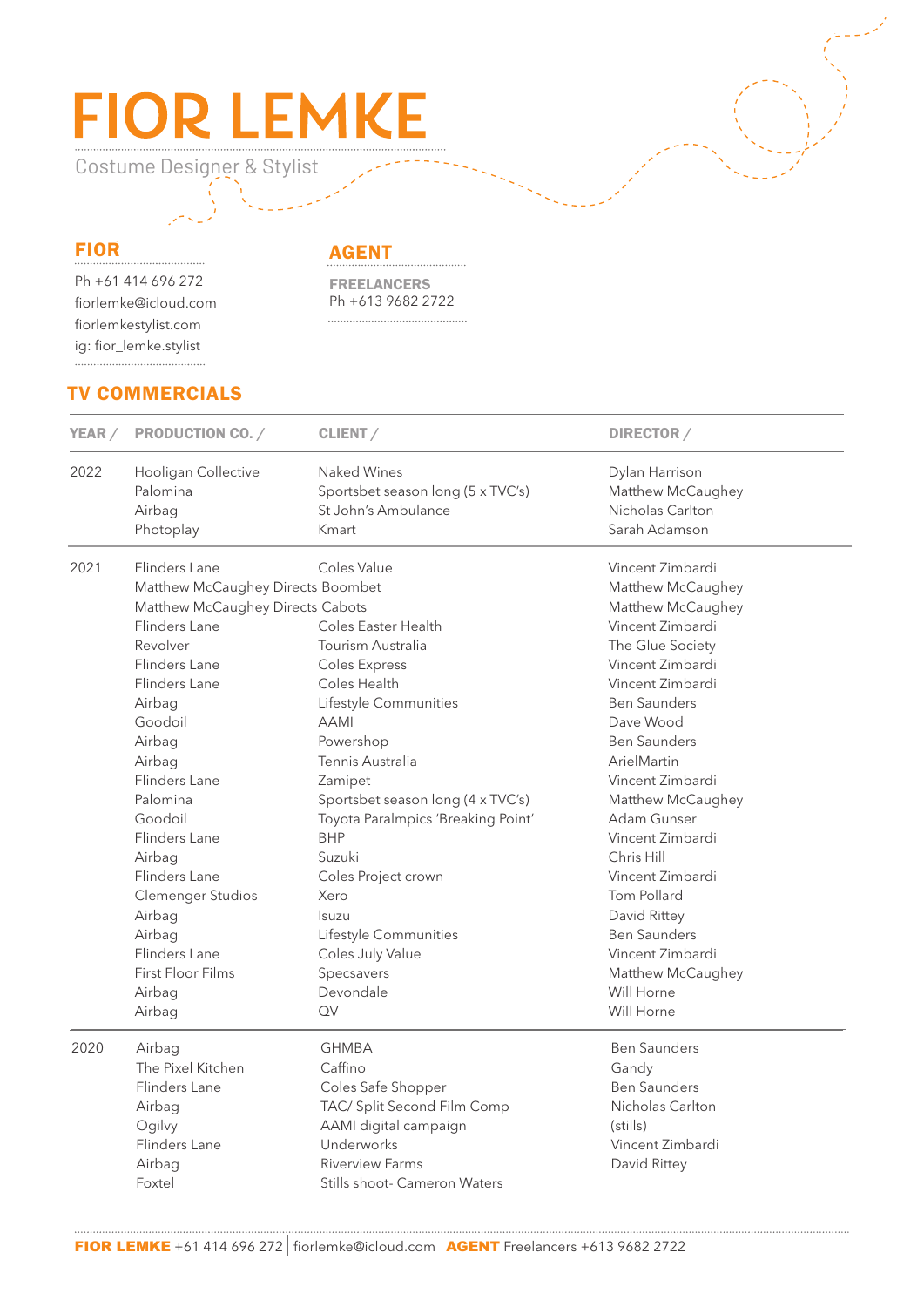# **FIOR LEMKE**

Costume Designer & Stylist

## TV COMMERCIALS

| <b>YEAR</b> / | <b>PRODUCTION CO. /</b> | CLIENT/                                                | DIRECTOR /             |  |
|---------------|-------------------------|--------------------------------------------------------|------------------------|--|
| 2019          | The Sweet Shop          | Uber Eats (Magda Szubanski, Kim Kardashian) Nick Kelly |                        |  |
|               | Plaza                   | Commbank                                               |                        |  |
|               | Plaza                   | Amazon Prime                                           | Paul Middleditch       |  |
|               | Plaza                   | St George Bank                                         | Paul Middleditch       |  |
|               | Airbag                  | Big Build $1 + 2$                                      | Paul Middleditch       |  |
|               | Think HQ                | DET Workforce pickups                                  | <b>Ben Saunders</b>    |  |
|               | Collider                | Special K 'Rise with us'                               | John Sheedy            |  |
|               | Airbag                  | Victoria's Big Build                                   | Suzanne Kim            |  |
|               | Plaza                   | Virgin Australia                                       | <b>Ben Saunders</b>    |  |
|               | Airbag                  | <b>PSO</b>                                             | Paul Middleditch       |  |
|               | Airbag                  | <b>RMA</b>                                             | <b>Ben Saunders</b>    |  |
|               | Milk Money              | Realestate.com                                         | <b>Ben Saunders</b>    |  |
|               | Airbag                  | Kayo "Warne Out"                                       | Ethan Maclane          |  |
|               | Guilty                  | 7 Eleven                                               | Ariel Martin           |  |
|               | Real Play Media         | Corporate video                                        | Mathew McCaughey       |  |
|               | Affinity Film           | Caffino (Indonesia)                                    | Abimael Gandy Rahardja |  |
|               | Airbag                  | Quit                                                   | David Rittey           |  |
|               | Airbag                  | Open University Australia                              | David Rittey           |  |
|               | Rabbit                  | Qantas (Costumier for Hugh Jackman)                    | Kiku Ohe               |  |
|               | Moncur Media            | <b>NAB Mini ELT</b>                                    | <b>Stills</b>          |  |
|               | Flare BBDO              | <b>CUB VB</b>                                          | Chris Tovo             |  |
| 2018          | Six Six Agency          | Roll'd online content                                  | Raphael Elisha         |  |
|               | The Sweet Shop          | Plush Sofas                                            | Melanie Bridges        |  |
|               | <b>Rotor Studios</b>    | Toyota                                                 | Josh Logue             |  |
|               | The Sweet Shop          | Ikea                                                   | Damian Shatford        |  |
|               | Otto Empire             | <b>Bakers Delight</b>                                  | Luke Shanahan          |  |
|               | Rotor Studios           | Toyota                                                 | Eden Diebel            |  |
|               | Six Six Agency          | Roll'd                                                 | Raphael Elisha         |  |
|               | Rotor studios           | Toyota                                                 | Luke Shanahan          |  |
|               | Passion Pics            | Compare The Market                                     | Josh Logue             |  |
|               | Goodoil Films           | <b>AAMI</b>                                            | Dave Wood              |  |
|               | Goodoil Films           | iSelect                                                | Dave Wood              |  |
|               | Dale Bros               | <b>Bondi Sands</b>                                     | Raphael Elisha         |  |
|               | Thirteen & Co           | Westpac                                                | Armand De Saint Silvy  |  |
|               | Rotor Studios           | Toyota                                                 | Luke Shanahan          |  |
|               | Otto Empire             | Carlton Dry                                            | Tim Potter             |  |
|               | The Pound               | Durotuss and Difflam                                   | Dogboy                 |  |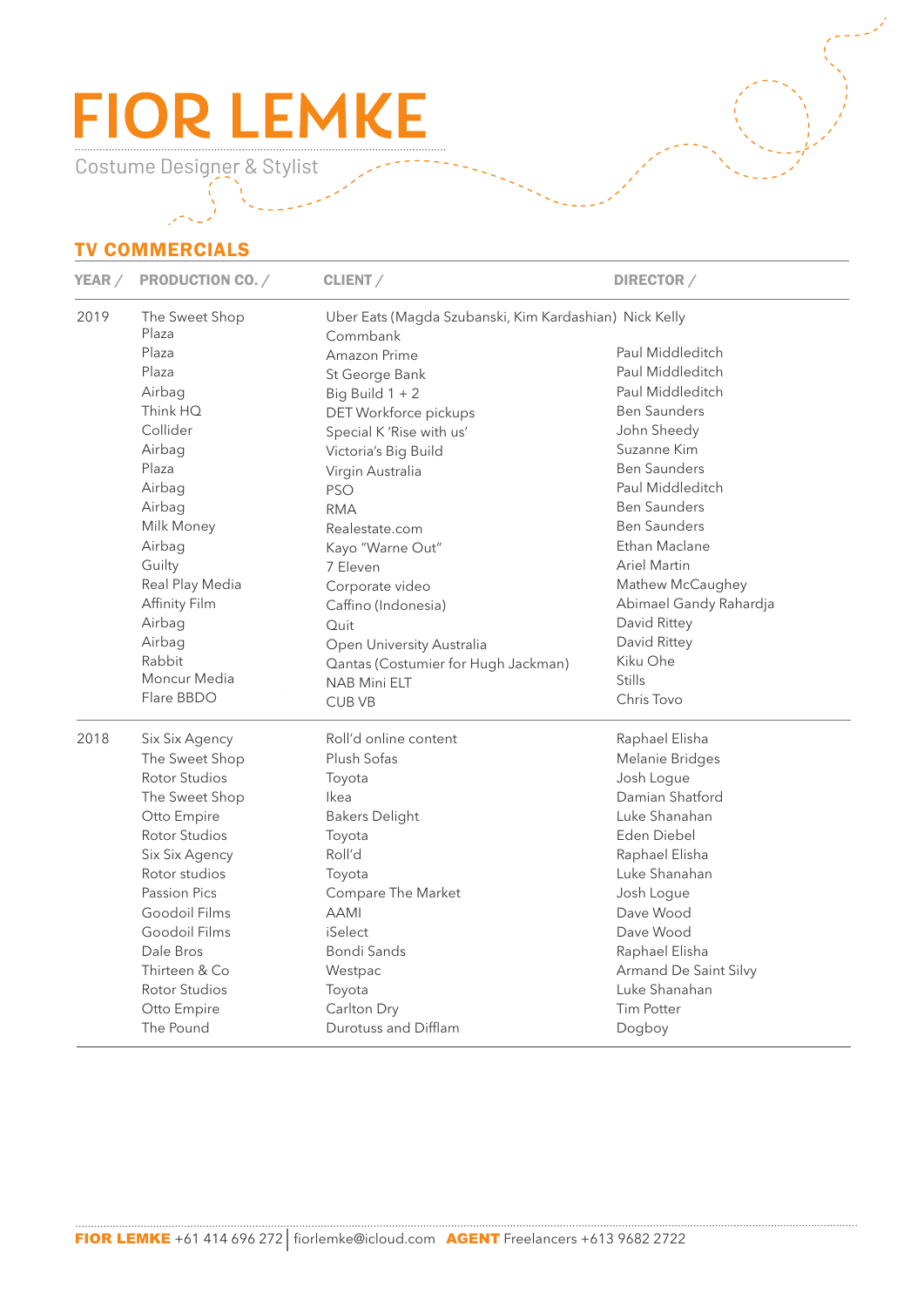# **FIOR LEMK**

Costume Designer & Stylist

### TV COMMERCIALS

| YEAR / | <b>PRODUCTION CO. /</b>  | CLIENT/              | DIRECTOR /                     |
|--------|--------------------------|----------------------|--------------------------------|
| 2017   | Airbag                   | Ryobi                | David Rittey                   |
|        | Otto Empire              | Ford                 | <b>Tim Potter</b>              |
|        | Rabbit                   | Chandon              | Lachlan Dickie                 |
|        | Otto                     | Nissan Genuine Parts | <b>Tim Potter</b>              |
|        | Goodoil                  | Nissan Xtrail        | Joel Kefali                    |
|        | Otto                     | Nature's Table       | Christopher Hill               |
|        | Goodoil                  | AGL                  | Uncle Friendly                 |
|        | Hell studios             | Don Stills           | Tom Frank (Photographer)       |
|        | The Pound                | Ekodeck              | Dogboy                         |
|        | The Pound                | Pana chocolate       | Dogboy                         |
|        | Airbag                   | Quit Smoking         | David Rittey                   |
|        | <b>Brilliant Films</b>   | Amcal                | <b>Steve Back</b>              |
|        | Prodigious               | iSelect              | Luke Brown                     |
|        | The Pound                | William Hill         | Dogboy                         |
|        | <b>Flare Productions</b> | <b>AHM</b>           | <b>Grantley Smith</b>          |
|        | Exit                     | Victoria's Big Build | <b>Ben Saunders</b>            |
|        | Exit                     | Westgate Tunnel      | <b>Ben Saunders</b>            |
|        | Airbag                   | Special K            | Angie Bird                     |
|        | <b>Flare Productions</b> | <b>NAB</b> stills    | Shaughn & John (Photographers) |
|        | Otto                     | Holden               | Chris Balmond                  |
|        | Otto                     | Sportsbet            | Christopher Hill               |
|        | Plaza Films              | Sportsbet            | Dave Wood                      |
| 2016   | Goodoil                  | Nissan               | Justin McMillan                |
|        | Thirty2twenty8           | Panadol              | James Teh                      |
|        | Guilty                   | Members Only         | Corrie Jones                   |
|        | Guilty                   | Worksafe             | Corrie Jones                   |
|        | Goodoil                  | <b>VW</b>            | Matt Kamen                     |
|        | Revolver                 | Telstra (melb only)  | Simon McQuoid                  |
|        | Plaza                    | <b>TAB</b>           | Paul Middleditch               |
|        | The Pound                | Sprite               | Dogboy                         |
|        | Plaza                    | Gain                 | Paul Middleditch               |
|        | Airbag                   | John West            | Aaron Wilson                   |
|        | Otto                     | Don                  | Justin Reardon                 |
|        | Plaza                    | ANZ                  | Paul Middleditch               |

2015- Costume designer and stylist for the following tv commercials :

2001 Ajax, Lamb, Optus, Womans Day, RACGP, John West, William Hill, Mitsubishi, Australia's Next Top Model, Colourbond, HSBC Rugby Sevens, Berocca, Reflex, Telstra, Grainwaves, Nandos, Pepsi Max, Optus, Womans Day, Network Ten, Tim Tams, Hungry Jacks, Subway, Icebreak, Energy Australia, Commonwealth Bank, Amway, Westfields, Tooheys, Carlton Dry, AAMI, Foxtel, Vodafone, Toyota, Cold Power, Nike, Womans Day, Cartia, Bankwest, ANZ, Uncle Tobys, Bundaberg, Seek, McDonalds, LG, KFC, Don, Tip Top, Babylove, Samsung, Uncle Bens Rice, Fanta, Macquarie Bank, GIO, Masterchef & MBF.

Also costume designed a music video/stills for DJ Sharam 'She Came Along' in Los Angeles, USA.